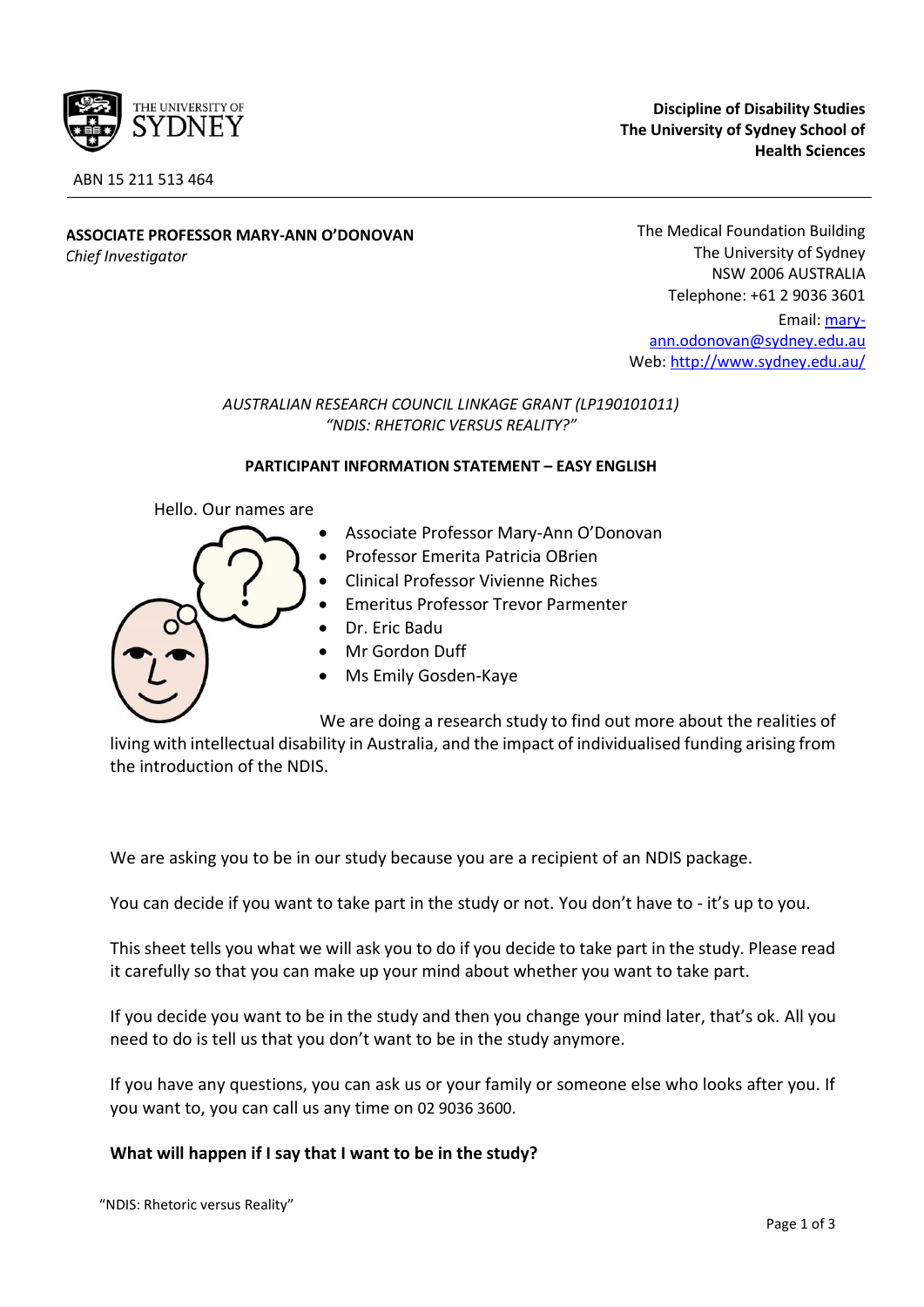You will be asked to participate in a focus group discussion. You will be asked to provide a suitable date and time for the interview. We will be considerate of any work or other obligations you might have.

You will be asked to respond to consent statement before participating in the focus group interview. During the interview, we will record the information, including your background information. All information you provide is treated anonymously and confidentially.

When we ask you questions about your experiences living with intellectual disability, specifically on the perceptions you hold about your life since the introduction of individualised funding, you can choose to answer.

If you don't want to talk about something, that's ok. You can stop talking to us at any time if you don't want to talk to us anymore.

If you say it's ok, we will record what you say with a tape recorder.

If you say it's ok, we will take some photos of you.

When you talk with us and other people in a group, we won't be able to take out the things you say after you have said them. This is because you will be talking in a group and our notes will have all the things that everyone else said as well.

#### **Will anyone else know what I say in the study?**



We won't tell anyone else what you say to us, except if you talk about someone hurting you or about you hurting yourself or someone else. Then we might need to tell someone to keep you and other people safe.

All of the information that we have about you from the study will be stored in a safe place and we will look after it very carefully. We will write a report about the study and show it to other people

but we won't say your name in the report and no one will know that you were in the study, unless you tell us that it's ok for us to say your name.

#### **How long will the study take?**



The research study runs for three years; your involvement in the first phase of the focus group discussion is expected to last for an approximate time of 60 – 90 minutes. This will be repeated in the second stage of the focus group discussion after 18 months.

"NDIS: Rhetoric versus Reality" **Are there any good things about being in the study?**